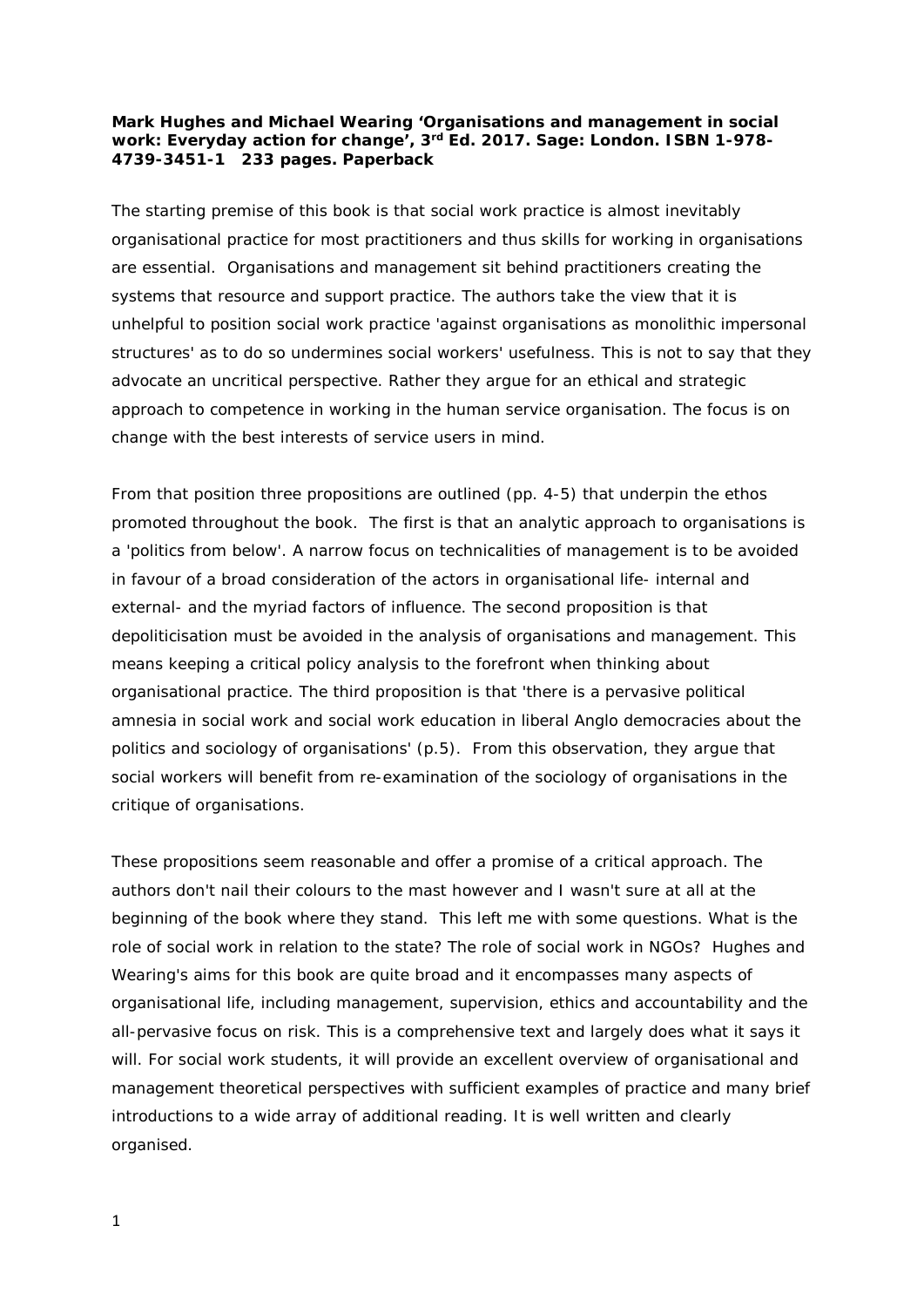Writing as they are in the Australian context, liberal Anglo social work has a painful history in its development against a backdrop of colonisation and near genocide of indigenous people, as do many other former European colonies. A future edition might benefit from the inclusion of references to contemporary Indigenous research and scholarship. Many would also argue that in the neoliberal regime social work has been forced back into very narrow individualised practice- often far too closely associated with disciplining the poor. The application of market philosophies to public services and burgeoning privatisation in so many countries threatens the independence and mission of NGOs and grassroots social services, leading to greater coercion of service users and workers (Baines & van den Broek,2016). These problems are of central importance if organisations and management are to be understood in the political context of social work. This text canvases many of these issues.

There are some limitations that, for me, coalesce around the absence of some very contemporary concerns. I was surprised to see a detailed discussion of the 'Orkney Islands' case from the United Kingdom in the discussion of accountability (pp.153-155). This case is from another era and while interesting, is very dated. The analysis minimises the role of politicians and media in manipulating both public opinion and professional reactivity. Contemporary readers would be better served by reference to the Peter Connelly case, where several texts have interrogated the far from innocent roles of people and professions other than social workers (Jones, 2014; Warner, 2015). A discussion of technology could be expanded to explore the increasing use of data from welfare benefit, justice and other systems to target ' vulnerable' and 'troubled' families for muscular state intervention (see for example Crossley & Lambert, 2017 and Keddell, 2014).

While it could be argued that these are matters in the social policy domain, frontline workers and their managers are caught up in the implementation of such interventions, raising issues of complicity and reluctant compliance.

This book will continue to feature as a useful text in undergraduate and postgraduate qualifying courses in social work and would best serve students if supplemented with some additional reading of the growing rich critique of social work and social work organisations in the present era.

## References

Baines, D., & van den Broek, D. (2016). Coercive care: Control and coercion in the restructured care workplace. *British Journal of Social Work*. DOI: 10.1093/bjsw/bcw013